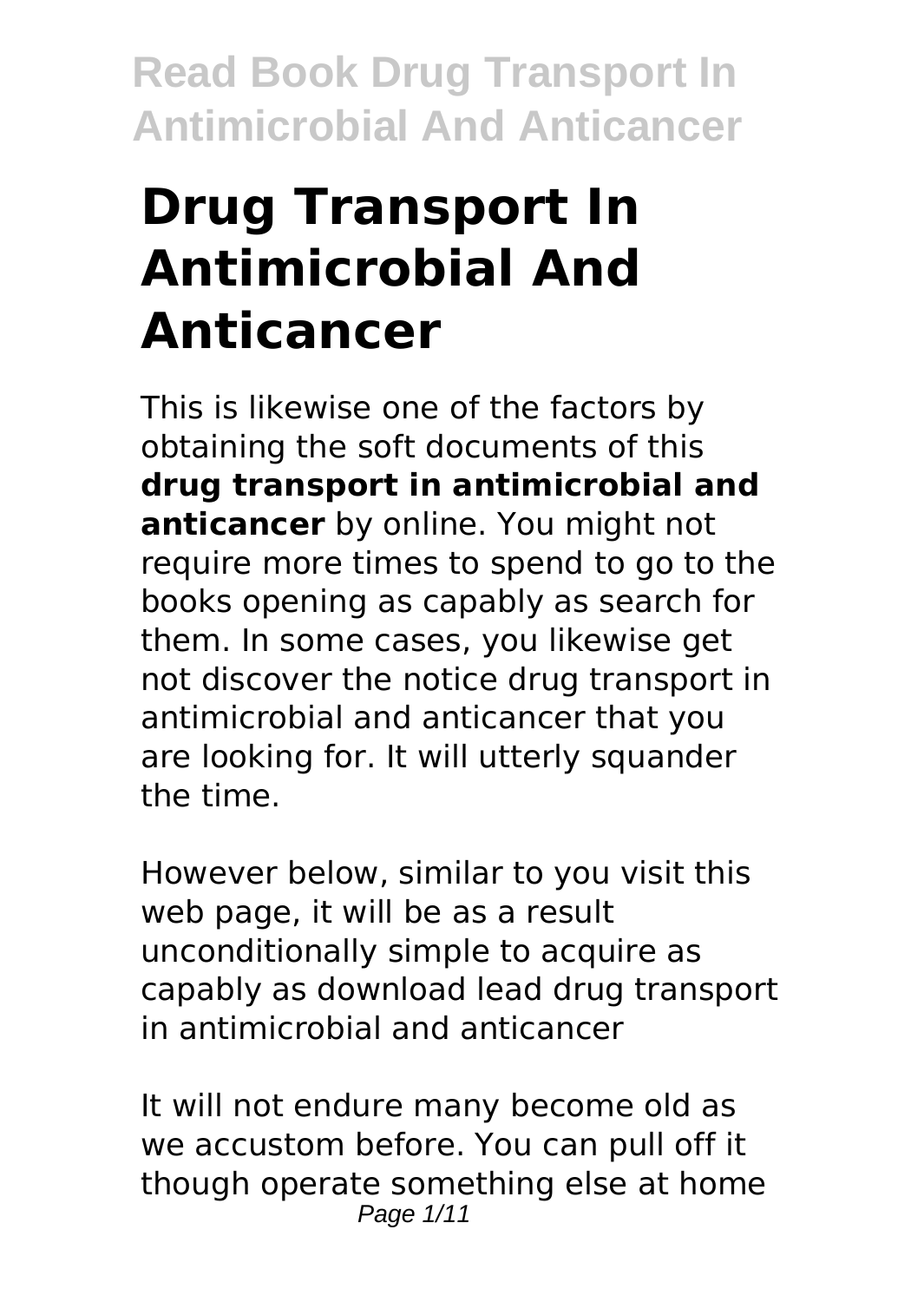and even in your workplace. fittingly easy! So, are you question? Just exercise just what we have the funds for under as capably as review **drug transport in antimicrobial and anticancer** what you once to read!

If you are admirer for books, FreeBookSpot can be just the right solution to your needs. You can search through their vast online collection of free eBooks that feature around 5ooo free eBooks. There are a whopping 96 categories to choose from that occupy a space of 71.91GB. The best part is that it does not need you to register and lets you download hundreds of free eBooks related to fiction, science, engineering and many more.

#### **Interactions of Antimicrobial Agents with Drug renal ...**

GFI #152, "Evaluating the Safety of Antimicrobial New Animal Drugs with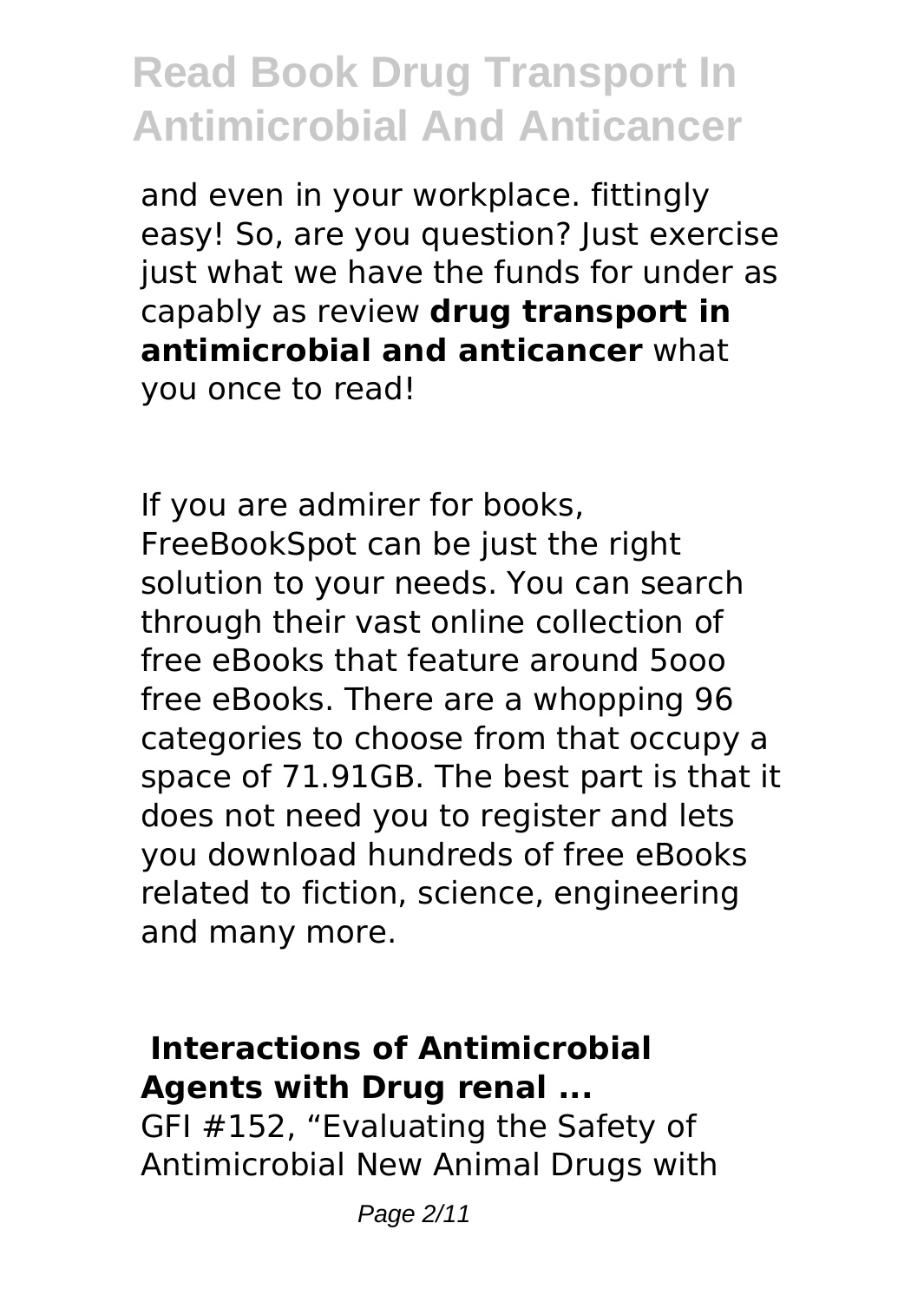Regard to Their Microbiological Effects on Bacteria of Human Health Concerns," is used to support the animal drug approval process and provides a recommended risk-assessment methodology for evaluating and mitigating antimicrobial resistance concerns associated with the use of antimicrobial drugs in food-producing animals.

### **Novel drug to arrest antibiotic resistance by preventing ...**

Title of Doctoral Thesis Interactions of antimicrobial agents with drug renal transport systems in vitro A number of important and frequently used antimicrobial agents are excreted from the body through the kidneys. During this excretory process drugs may interact with different membrane transport systems (transporters) ...

### **Drug Resistance | Microbiology**

Most commonly used kinetic model in drug release studies is the Ritger-Peppas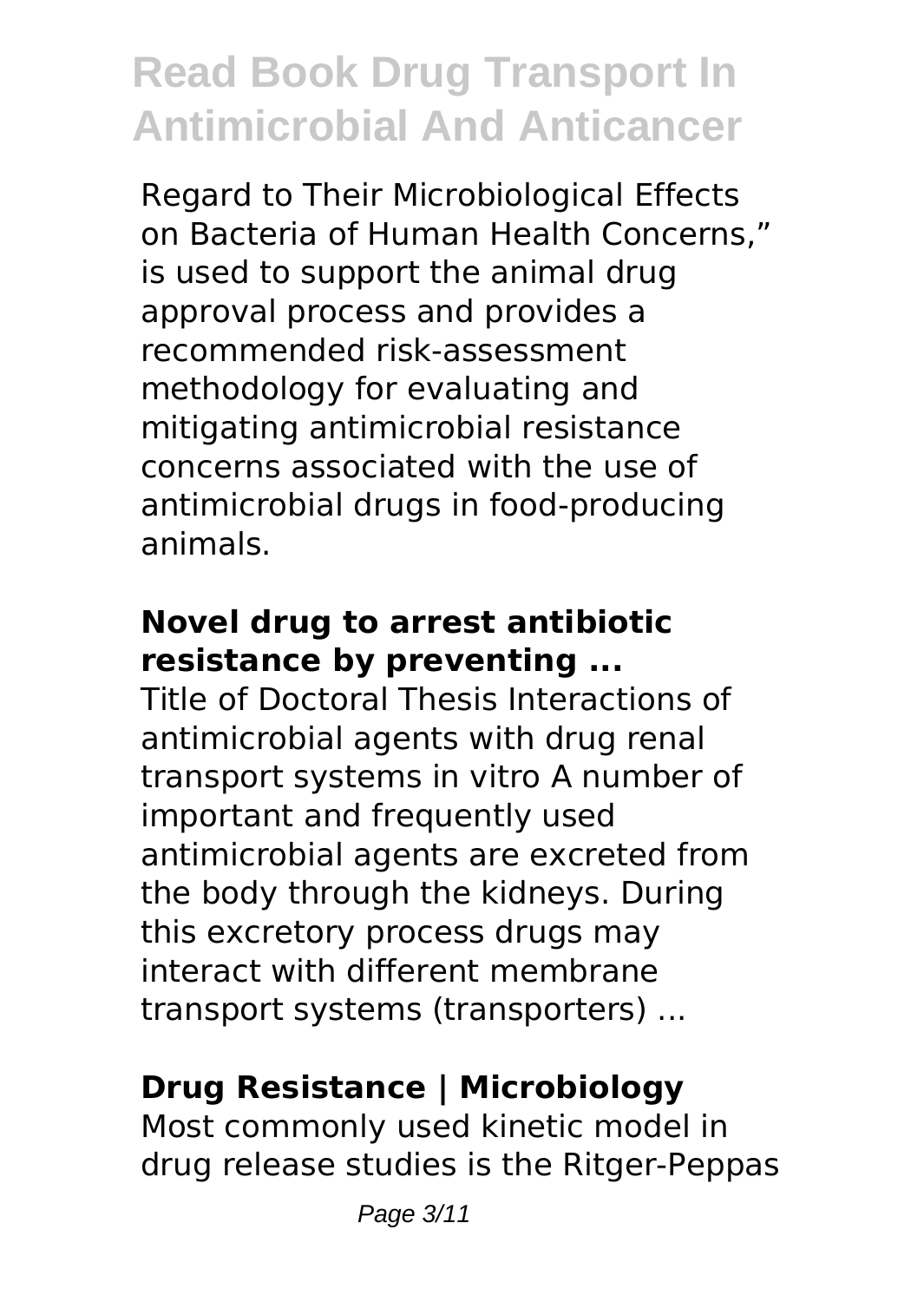model (Ritger and Peppas, 1987a) (also known as power law).This model has been successfully used by numerous researchers for past few decades to describe the drug transport through Fickian diffusion and anomalous transport (Gbureck et al., 2008, Huang and Brazel, 2001, Li et al., 2008, Pasparakis and Bouropoulos ...

### **Hygiene in Public Transport | BioCote® Antimicrobial ...**

This drug transport in antimicrobial and anticancer, as one of the most keen sellers here will unconditionally be accompanied by the best options to review. The blog at FreeBooksHub.com highlights newly available free Kindle books along with the book cover, comments, and description.

### **Study 120 Terms | Chapter 12 - Antimicrobial Treatment ...**

The drug resistance caused by the membrane barrier, the first defence line in bacterial cells, is now recognized to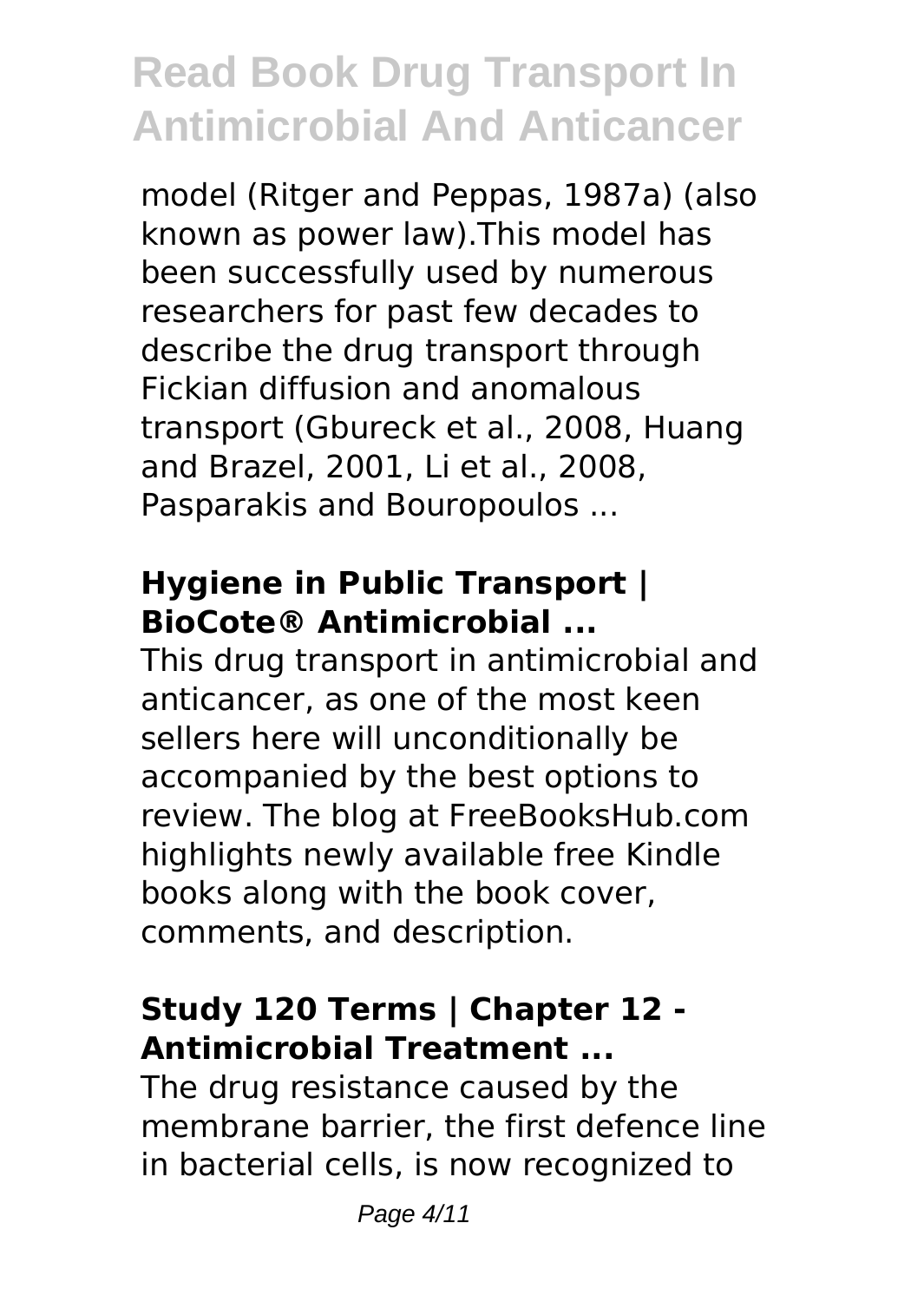be a synergy between a reduced drug influx (due to lowering of membrane permeability, e.g. by modification of porin activity ) and an active efflux of the drug (via efflux pumps that expel the antibiotic out of the cell before it can reach its target site).

#### **Multidrug transporters and antibiotic resistance in ...**

Please use one of the following formats to cite this article in your essay, paper or report: APA. Thomas, Liji. (2020, March 03). Novel drug to arrest antibiotic resistance by preventing micro ...

### **Drug Transport in Antimicrobial and Anticancer ...**

ISBN: 0824793994 9780824793999: OCLC Number: 32397490: Description: xviii, 644 pages : illustrations ; 24 cm. Contents: Clinical Significance of Antibacterial Transport; The Impact of Transport-Associated Resistance in Anticancer Chemotherapy; Composition and Properties of Cellular Membranes;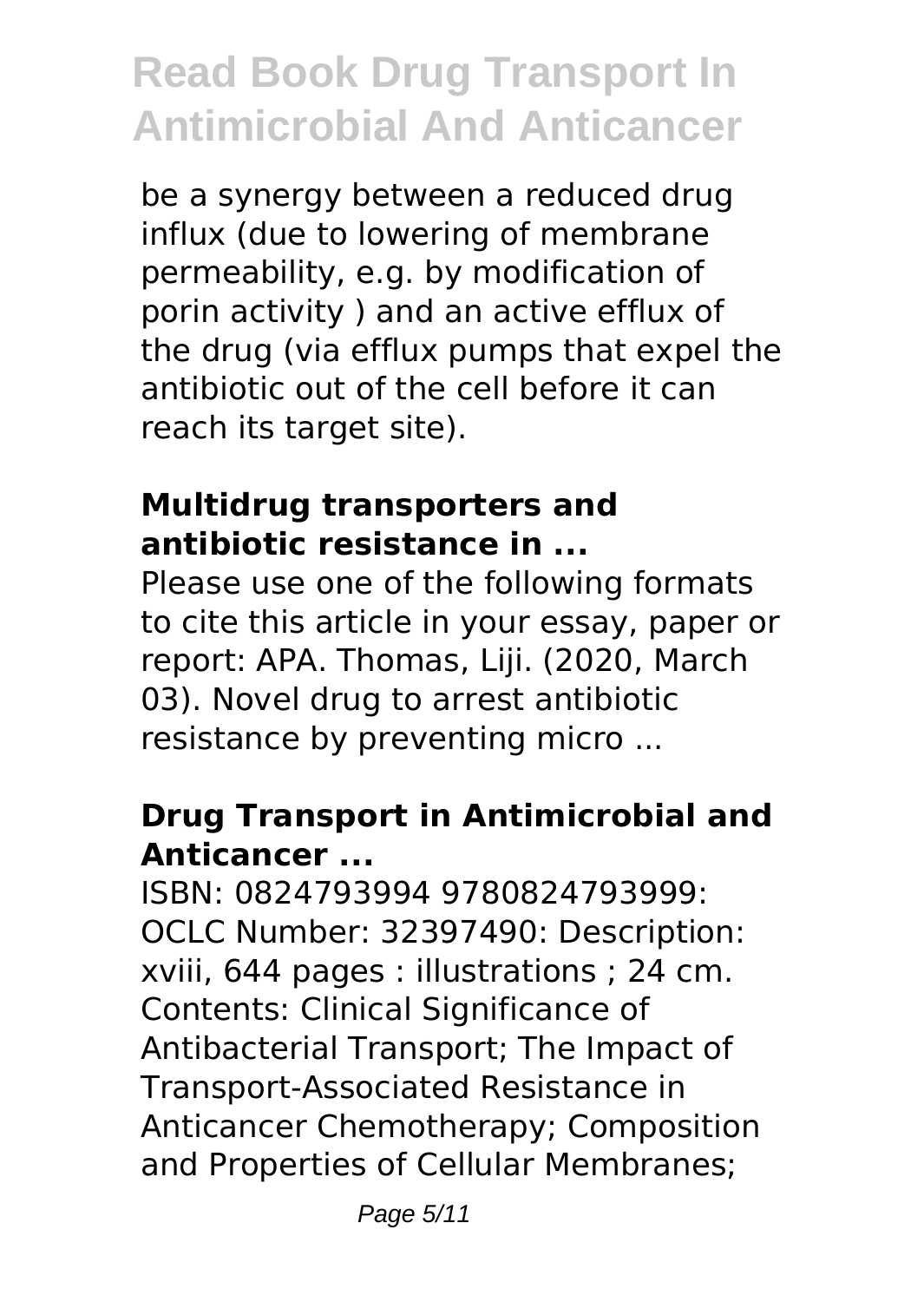Mechanisms of Drug Transport in Prokaryotes and Eukaryotes; Beta-LactamPermeation; Aminoglycoside ...

#### **FDA to conduct public meeting on ranking antimicrobial ...**

Antimicrobial peptides (AMPs) are a group of peptides that are active against a diverse spectrum of microorganisms. Due to their mode of action, AMPs are a promising class of molecules that could overcome the problems of increasing resistance of bacteria to conventional antibiotics. Furthermore, AMP …

### **Drug transport in antimicrobial and anticancer ...**

If you would like to learn more about our antimicrobial technology or if you are looking to make your products antimicrobial, please contact a member of the BioCote® team today on  $+44$  (0) 2477 712 489 or email us at [email protected]. Alternatively, you can contact us via the form below.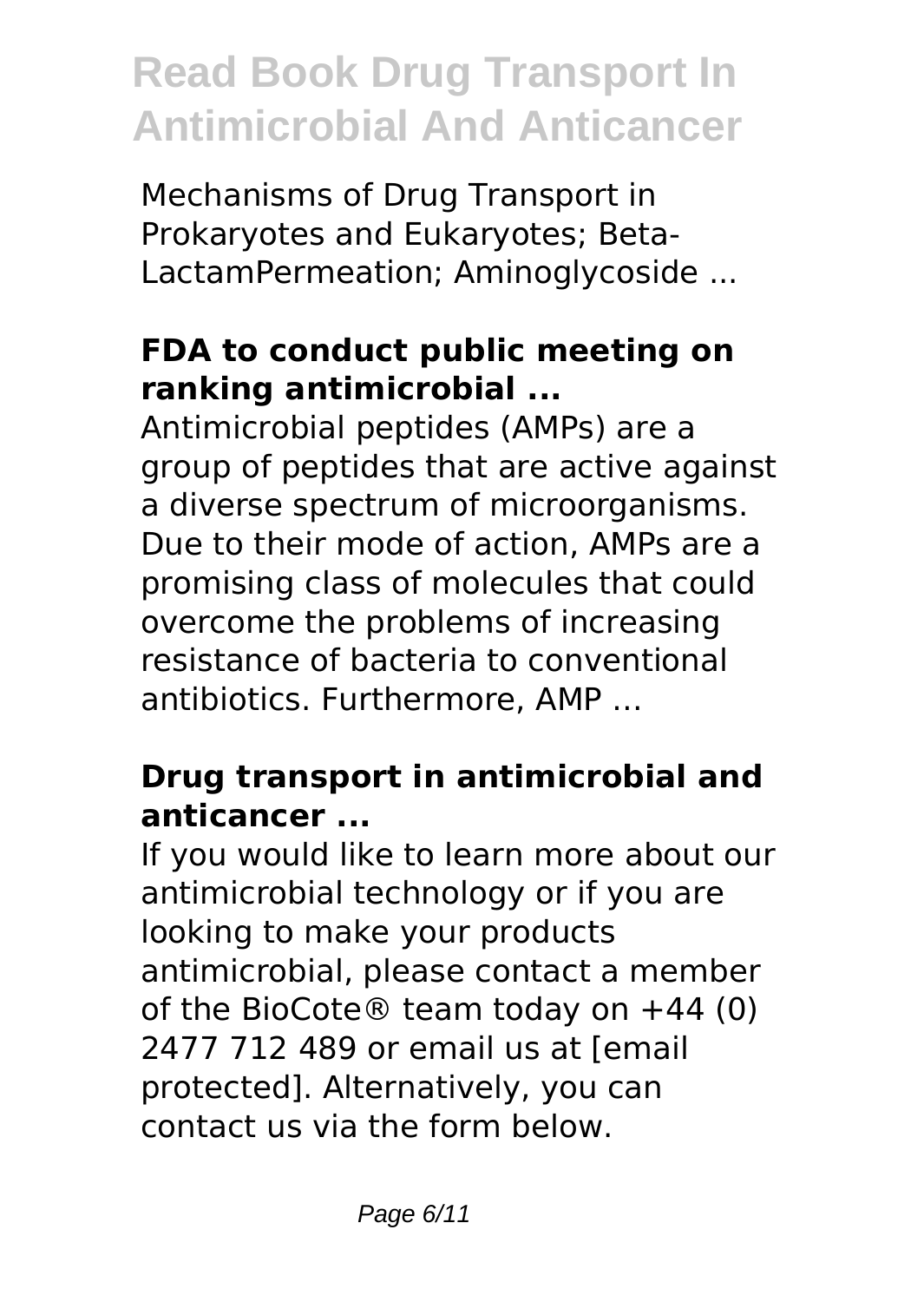#### **Antibiotic Transport in Resistant Bacteria: Synchrotron UV ...**

An urgent need for developing new antimicrobial approaches has emerged due to the imminent threat of antimicrobial‐resistant (AMR) pathogens. Bacterial infection can induce a unique microenvironment with low pH, which can be employed to trigger drug release and activation.

### **Antimicrobial peptides with cellpenetrating peptide ...**

Siderophores are useful as drugs in facilitating iron mobilization in humans, especially in the treatment of iron diseases, due to their high affinity for iron. One potentially powerful application is to use the iron transport abilities of siderophores to carry drugs into cells by preparation of conjugates between siderophores and antimicrobial agents.

#### **Powerful antimicrobial molecules engineered from toxic ...**

Page 7/11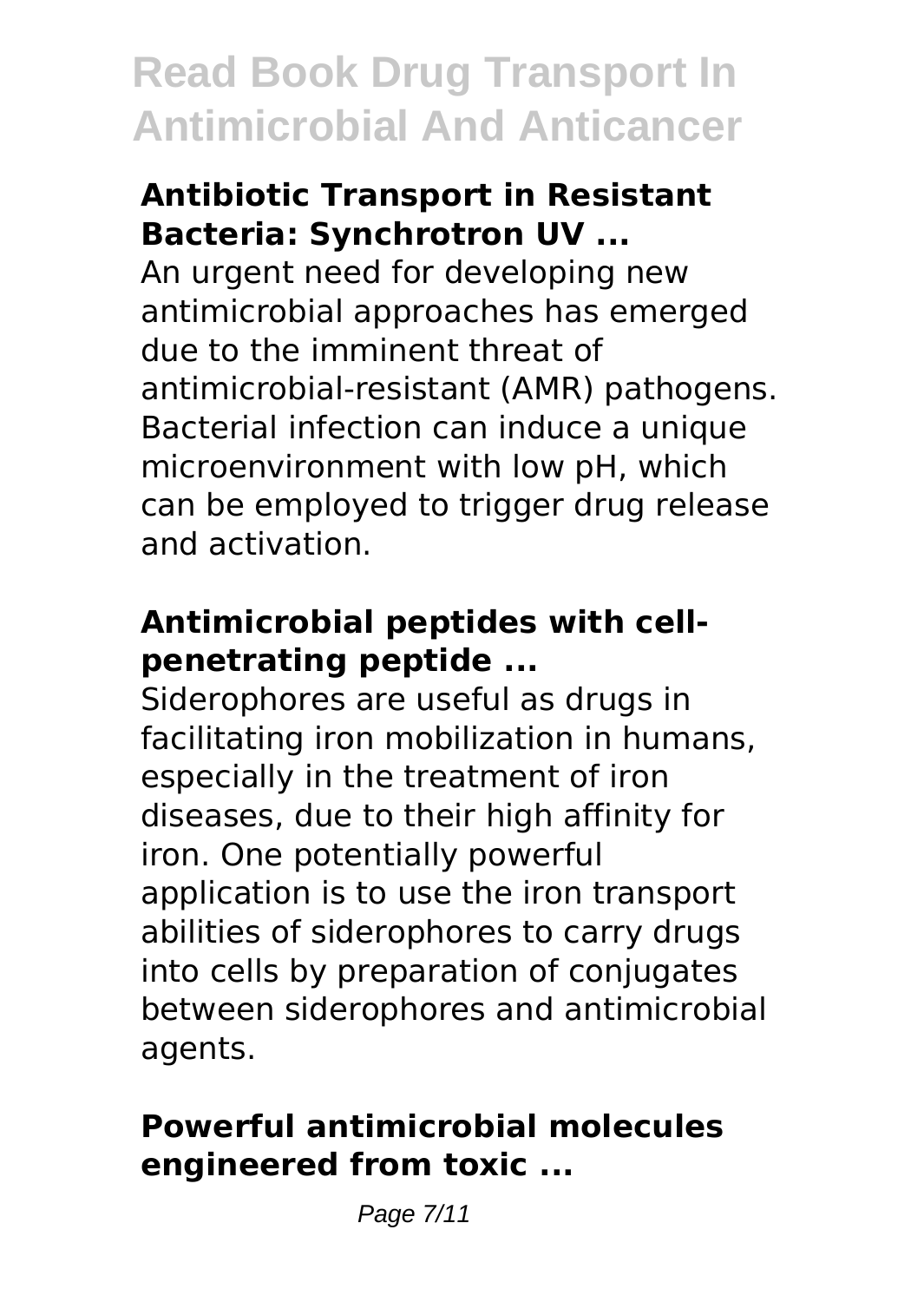Microorganisms have developed several mechanisms to resist the toxic effects of antimicrobial agents, and drug-resistant pathogens are on the rise. A major mechanism of resistance involves the active extrusion of antimicrobials from the cell by drug transport systems.

### **Ch. 10 Controlling Microbial Growth in the Body ...**

Select the statements that reflects problems that have led to the worldwide problem of managing antimicrobial drugs ... Many bacteria possess \_\_\_ that actively transport drugs out of the cells. plasmid. An R factor is a type of \_\_\_ that confers antibiotic resistance. Transposition, Conjugation, Transduction, Transformation.

#### **Drug transport mechanisms and in vitro release kinetics of ...**

Start studying Ch. 10 Controlling Microbial Growth in the Body: Antimicrobial Drugs. Learn vocabulary, terms, and more with flashcards, games,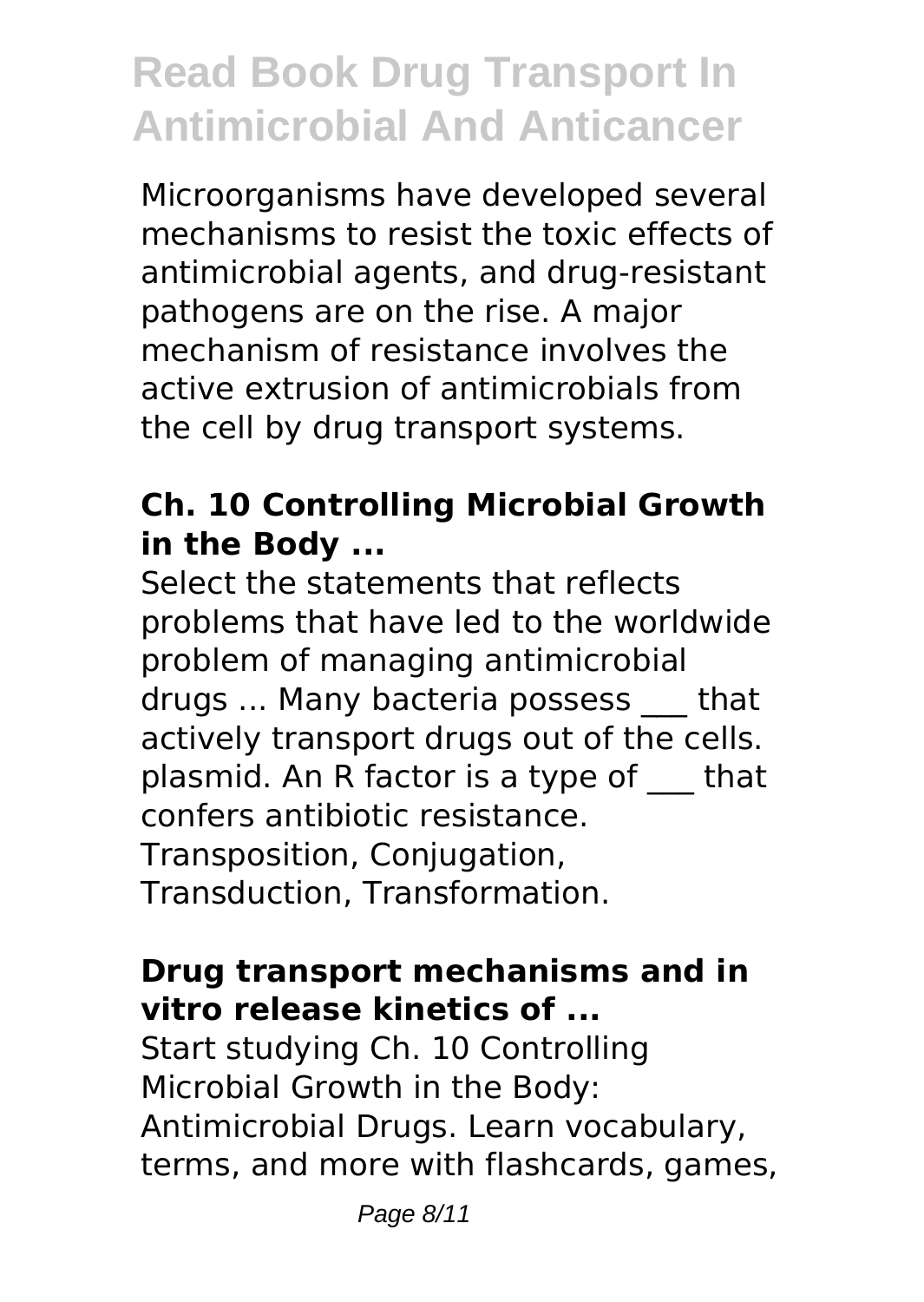and other study tools.

### **pH‐Responsive Polymer–Drug Conjugate: An Effective ...**

Drug resistance is the reduction in effectiveness of a medication such as an antimicrobial or an antineoplastic in treating a disease or condition. The term is used in the context of resistance that pathogens or cancers have "acquired", that is, resistance has evolved. Antimicrobial resistance and antineoplastic resistance challenge clinical care and drive research.

#### **Drug resistance - Wikipedia**

A team led by scientists in the Perelman School of Medicine at the University of Pennsylvania has engineered powerful new antimicrobial molecules from toxic proteins found in wasp venom.

#### **Drug Transport In Antimicrobial And**

Providing contributions drawn from experts specialties of medicine, medical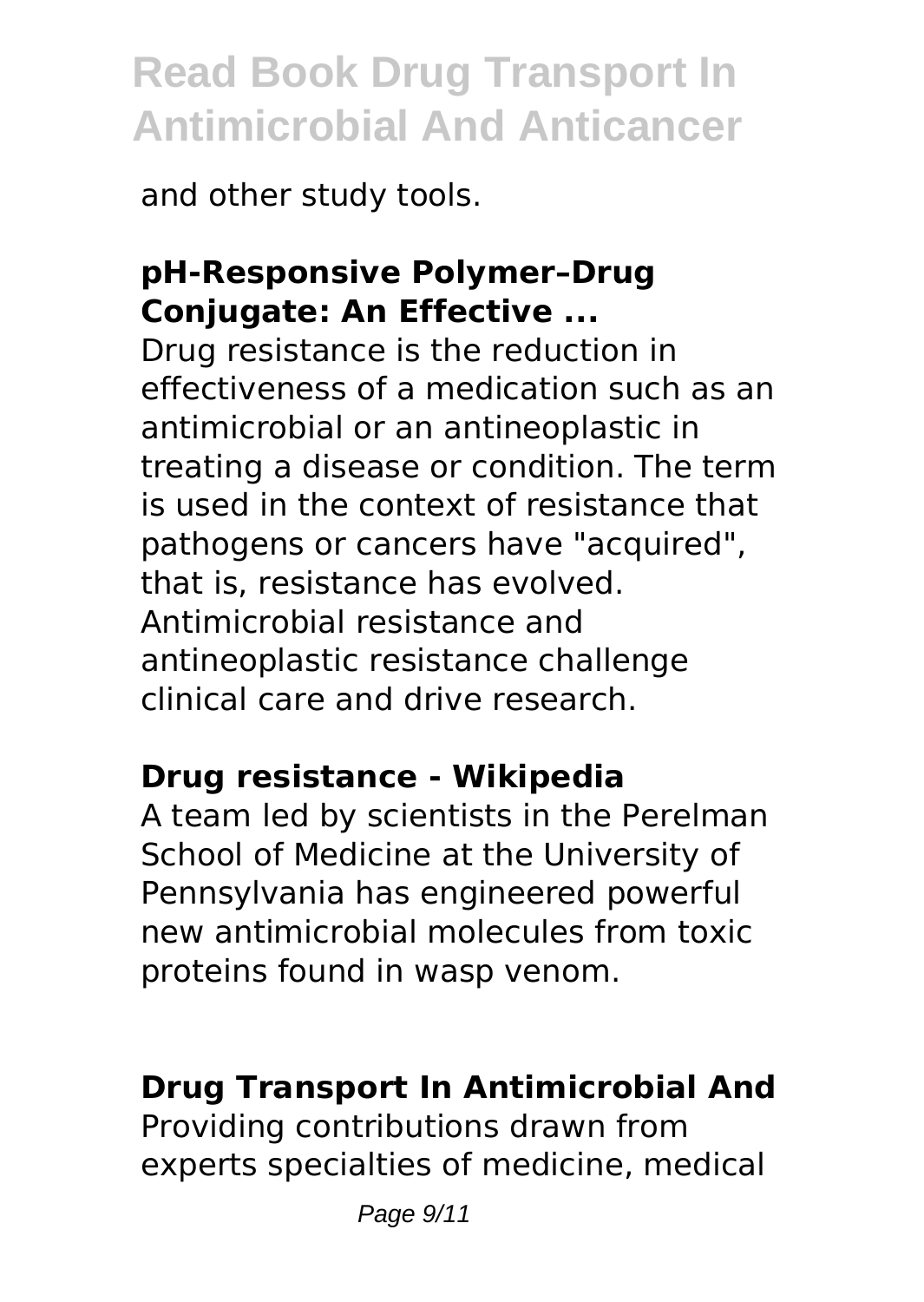microbiology, pharmacology, therapeutics, medical oncology, infectious disease, biochemistry, molecular biology, and cell biology, this book explores drug transport and its role in resistance in antimicrobial and cancer chemotherapy.

### **Drug Transport In Antimicrobial And Anticancer**

regulating antimicrobial drug inefficacy and oxidative stress-induced ... can only target and transport hydrophobic drugs, MRP can transport hydrophilic molecules and even organic anions.

### **Cytoplasmic Membrane Transport and Antimicrobial ...**

Additionally, many gram-positive and gram-negative pathogenic bacteria produce efflux pumps that actively transport an antimicrobial drug out of the cell and prevent the accumulation of drug to a level that would be antibacterial. For example, resistance to β-lactams, ...